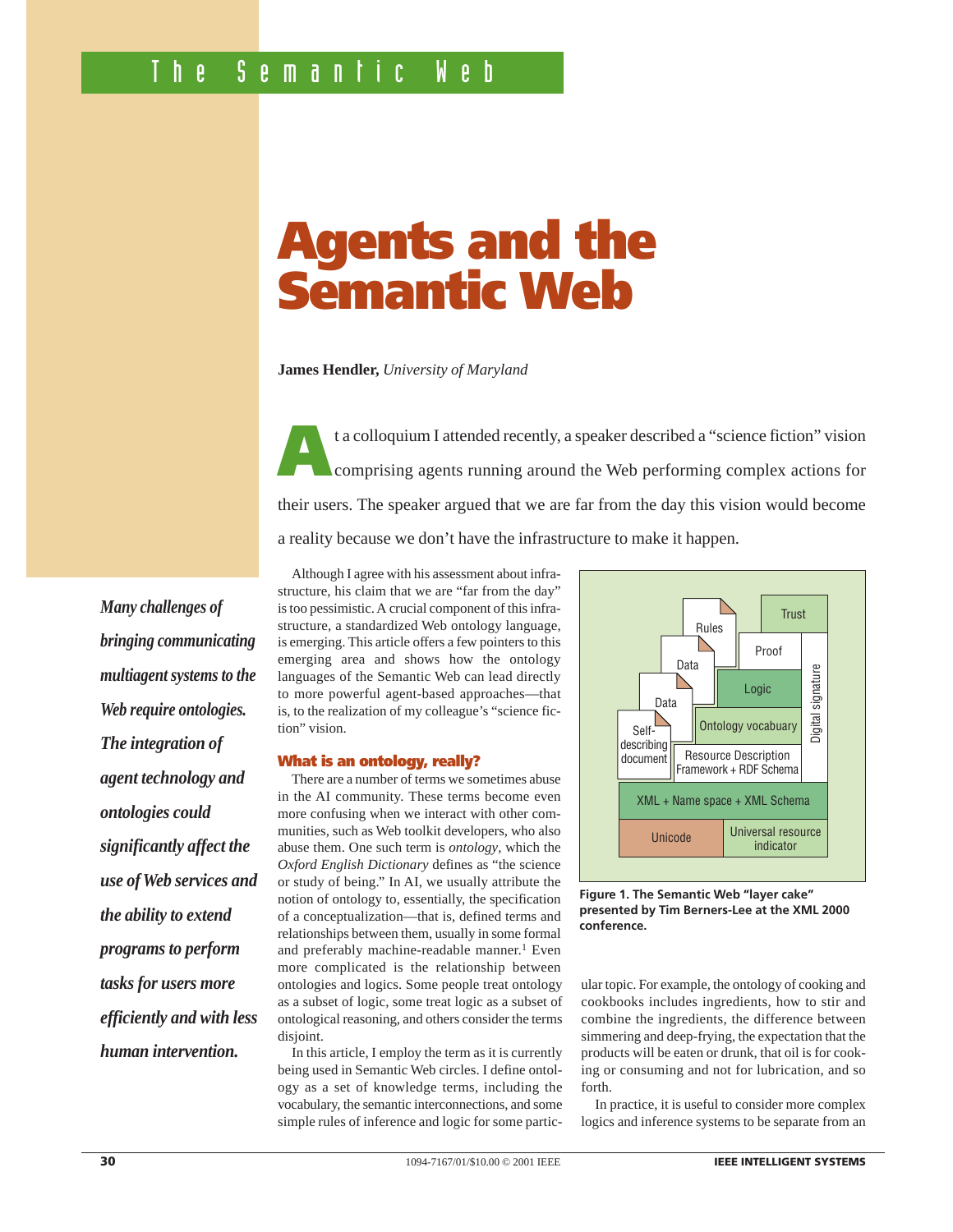ontology. Figure 1, derived from a talk given by Tim Berners-Lee at the recent XML 2000 conference, shows the proposed layers of the Semantic Web with higher-level languages using the syntax and semantics of lower levels. This article focuses primarily on the ontology language level and the sort of agentbased computing that ontology languages enable. Higher levels (with complex logics and the exchange of proofs to establish trust relationships) will enable even more interesting functionality, but I've left those to be discussed in other articles.

#### **Semantic Web ontologies**

The Semantic Web, as I envision it evolving, will not primarily consist of neat ontologies that expert AI researchers have carefully constructed. I envision a complex Web of semantics ruled by the same sort of anarchy that rules the rest of the Web. Instead of a few large, complex, consistent ontologies that great numbers of users share, I see a great number of small ontological components consisting largely of pointers to each other. Web users will develop these components in much the same way that Web content is created.

In the next few years, almost every company, university, government agency, or ad hoc interest group will want their Web resources linked to ontological content because of the many powerful tools that will be available for using that content. Information will be exchanged between applications, letting programs collect and process Web content and exchange information freely. On top of this infrastructure, agent-based computing will become much more practical. Distributed computer programs interacting with nonlocal Web-based resources might eventually become the dominant way in which computers interact with humans and each other. Such interaction will also be a primary means of computation in the not-sodistant future.

However, for this vision to become a reality, a phenomenon similar to the Web's early days must occur. Web users will not mark up their Web pages unless they perceive value in doing so, and tools to demonstrate this value will not be developed unless Web resources are marked up. To help solve this chickenand-egg problem, DARPA is funding a set of researchers to both develop freely available tools and provide significant content for these tools to manipulate. This should demonstrate to the government and other parts of society

that the Semantic Web can be a reality.

But without some killer apps showing the great power of Web semantics, it will still be a long row to hoe. Although I don't claim to have all the answers, perhaps some ideas in the remainder of this article will inspire the creation of exciting Web-agent applications. I will develop this vision one step at a time by describing the creation of pages with ontological information, the definition of services in a machine-readable form, and the use of logics and agents that provide important new capabilities.

#### **Markup for free**

A crucial aspect of creating the Semantic Web is to enable users who are not logic

The ability to link and browse ontological relations enabled by the Web's use of semantics will be a powerful tool for users who do know what ontologies are and why they should be used.

experts to create machine-readable Web content. Ideally, most users shouldn't even need to know that Web semantics exist. Lowering markup's cost isn't enough; for many users it must be free. Semantic markup should be a by-product of normal computer use. Much like current Web content, a small number of tool creators and Web ontology designers will need to know the details, but most users will not even know ontologies exist.

Consider any of the well-known products for creating online slide shows. Several of these products contain libraries of clippings that you can insert into a presentation. Software developers could mark these clippings with pointers to ontologies. The save-as-HTML feature could include linking these products to their respective ontologies. So, a presentation that had pictures of, for example, a cow and a donkey would be linked to barnyard animals, mammals, animals, and so forth. While doing so would not guarantee appropriate semantics—the cow might be the mascot of some school or the donkey the icon

of some political party—retrieval engines could use the markups as clues to what the presentations contain and how they can be linked to other ones. The user simply creates a slide show, but the search tools do a better job of finding results.

An alternative example is a markup tool driven by one or more ontologies. Consider a page-creation tool that represents hierarchical class relations as menus. Properties of the classes could be tied to various types of forms, and these made available through simple Web forms. A user could thus choose from a menu to add information about a person, and then choose a relative (as opposed to a friend, professional acquaintance, and so forth) and then a daughter. The system would use the semantics to retrieve the properties of daughters specified in the ontologies and to display them to the user as a form to be filled out with strings (such as name) or numbers (age)—or to browse for related links (homepage), online images (photo-of), and so forth. The system would then lay these out using appropriate Web page design tools while recording the relevant instance information.

Because the tool could be driven by any ontology, libraries of terms could be created (and mixed) in many different ways. Thus, a single easy-to-use tool would allow the creation of homepages (using ontologies on people, hobbies, and so forth), professional pages (using ontologies relating to specific occupations or industries), or agency-specific pages (using ontologies relating to specific functions). In an easy, interactive way the tool would help a user create a page and would provide free markup. Also, mixtures of the various ontologies and forms could be easily created, thus helping to create the Semantic Web of pages linking to many different ontologies, as I mentioned earlier.

#### **Incremental ontology creation**

Not only can pages be created with links to numerous ontologies, but the ontologies can also include links between them to reuse or change terms. The notion of creating large ontologies by combining components is not unique to the Semantic Web vision.2 However, the ability to link and browse ontological relations enabled by the Web's use of semantics will be a powerful tool for users who do know what ontologies are and why they should be used.

How will it all work? Consider Mary, the Webmaster for a new business-to-consumer Web site for an online pet shop. Browsing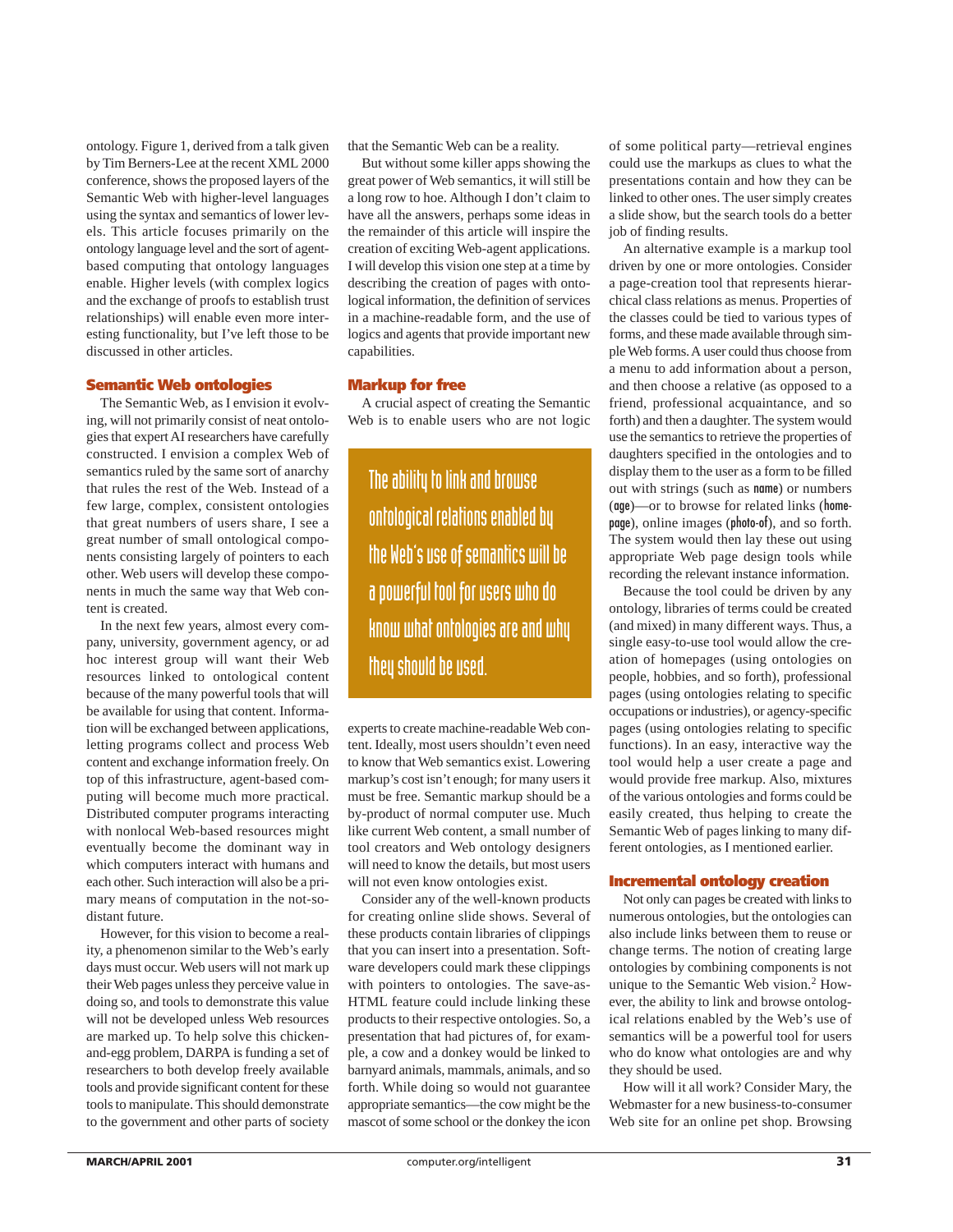#### **Query Processed:**

- A satellite image taken yesterday at 10 AM is available on the Web at http://.…
- A new satellite image, to be taken today at 10 AM, will be available for \$100—click here to authorize transfer of funds and obtain image. (You will need a valid credit card number from one of the following providers.…)
- In an emergency situation, a Coast Guard observer plane can be sent to any location within the area you indicate. Service Note: You will be responsible for cost of flight if the situation does not result in an emergency pickup. Click here for more information.
- A high-altitude observer can be sent to your location in 13 hours. Click here to initiate procedure. (You will need to provide US military authorization, a valid military unit code, and the name of the commanding officer. Abuse of this procedure can result in fine or imprisonment.)
- A service entitled commercial service for providing satellite images is advertised as becoming available in 2004. See http://… for more information.

**Figure 2. The results of processing a fictitious agent-based query from a fishing vessel that finds itself in a difficult weather situation.**

through a Web ontology repository (such as the one at www.daml.org/ontologies/), she finds that many interesting ontologies are available. Selecting a product ontology, Mary uses a browser to choose the various classes and relations that she wants to include in her ontology. Several of these might need to be further constrained depending on the properties of her particular business. For example, Mary must define some of these properties for the various animals she will sell.

Searching further in the repository, Mary finds a biological taxonomy that contains many classes, such as feline, canine, mammal, and animal. She finds that these ontologies contain several properties relevant to her business, so she provides links to them. She adds a new descriptor field to animal called product shipping type and sets it to default to the value alive (not a standard property or default in the product ontology she chose to extend).

Finally, she notices that although the biological ontology contains several kinds of felines, it didn't use the categories she wanted (popular pets, exotic pets, and so forth), so she adds these classes as subclasses of the ones in the parent ontology and defines their properties. Saving this ontology on her Web site, she can now use other ontologybased tools to organize and manage her Web site. Mary is motivated to add the semantics to her site by both these tools and the other powerful browsing and search tools that the semantics enable.

The many ontology-based search and browsing tools on the Web, when pointed at her pages, can use this information to distinguish her site from the non-ontology-based sites that her competitors run. This makes it easy for her to extend her site to use various business-to-business e-commerce tools that can exploit Web ontologies for automated business uses. In addition, she might submit her ontology back into one of the repositories so that others in her profession can find it and use it for their own sites. After all, the power of the ontologies is in the sharing; the more people using common terms with her, the better.

#### **Ontologies and services**

Web services might be one of the most powerful uses of Web ontologies and will be a key enabler for Web agents. Recently, numerous small businesses, particularly those in supply chain management for business-to-business e-commerce, have been discussing the role of ontologies in managing machine-to-machine interactions. In most cases, however, these approaches assume that computer program constructors primarily use ontologies to ensure that everyone agrees on terms, types, constraints, and so forth. So, the agreement is recorded primarily offline and used in Web management applications. On the Semantic Web, we will go much further than this, creating machine-readable ontologies used by "capable" agents to find these Web services and automate their use.

A well-known problem with the Web is that finding the many available Web services is difficult. For example, when I first started writing this article, I wanted to send a Web greeting card but didn't know the name of any companies offering such a service. Using standard keyword-based searches did not help much. The query "web greeting card" turned up many links to sites displaying greeting cards or using the terms on their

pages. In fact, for these three keywords, several of the most common search engines did not turn up the most popular Web greeting card service provider in their top 20 suggestions. A search on "eCards" would have found the most popular site, but I didn't happen to know this particular neologism.

As I'm finalizing this article, the search engines are now actually finding the most popular site with the "web greeting card" keywords. However, if I want something more complex—for example, an anniversary card for my mother-in-law that plays "Hava Nagila"—I'm still pretty much out of luck. As the number of services grows and the specificity of our needs increases, the ability of current search engines to find the most appropriate services is strained to the limit.

Several efforts are underway to improve this situation. Some examples are the Universal Description, Discovery, and Integration specification (www.uddi.org); ebXML (www.ebXML.org); and eSpeak (www. e-speak.hp.com). These efforts focus on *service advertisements*. By creating a controlled vocabulary for service advertisements, search engines could find these Web services. So, Mary's pet site (discussed above) might have an annotation that it provides a "sell" service of object "pet," which would let pet buyers find it more easily. Similarly, a Web greeting card site could register as something such as "personal service, e-mail, communications," and a user could more easily get to it without knowing the term "eCard."

Semantic Web techniques can—and must go much further. The first use of ontologies on the Web for this purpose is straightforward. By creating the service advertisements in an ontological language, you would be able to use the hierarchy (and property restrictions) to find matches through class and subclass properties or other semantic links. For example, someone looking to buy roses might find florists (who sell flowers) even if no exact match served the purpose. Using description logic (or other inferential means), the user could even find categorizations that weren't explicit. So, for example, specifying a search for animals that were of "size = small" and "type = friendly," the user could end up finding the pet shop Mary is working for, which happens to be overflowing in hamsters and gerbils.

However, by using a combination of Web pointers, Web markup, and ontology languages, we can do even better than just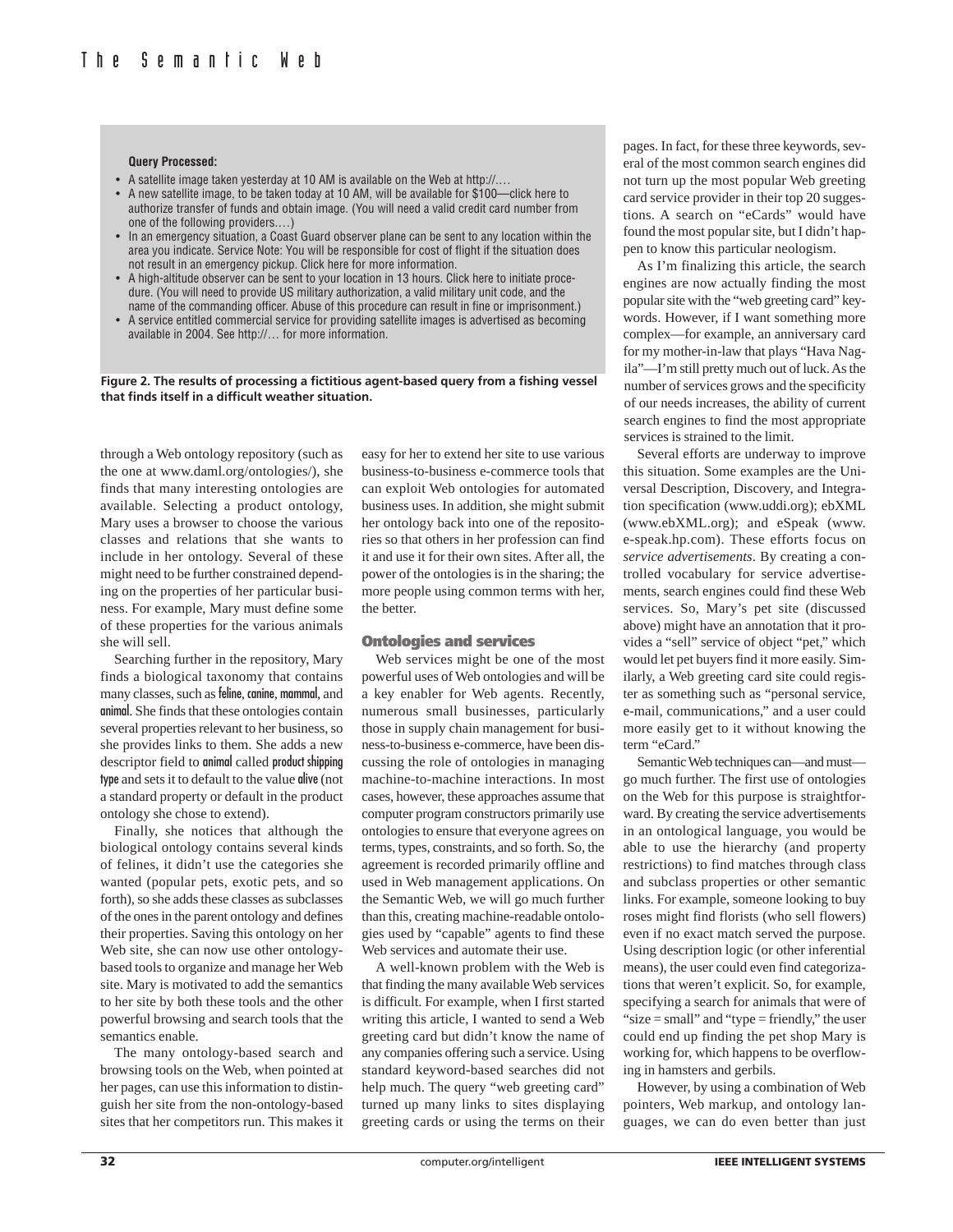putting service advertisements into ontologies. By using these techniques we can also include a machine-readable description of a service (as to how it runs) and some explicit logic describing the consequences of using the service. Such service descriptions and service logic will lead us to the integration of agents and ontologies in some exciting ways.

#### **Agents and services**

In an earlier article, I described a vision of intelligent Web agents using the analogy of travel agents.3 Rather than doing everything for a user, the agents would find possible ways to meet user needs and offer the user choices for their achievement. Much as a travel agent might give you a list of several flights to take, or a choice of flying as opposed to taking a train, a Web agent could offer several possible ways to get you what you need on the Web.

Consider a Web-enabled method for saving the doomed crew of *The Perfect Storm*. 4 In this story, now a major motion picture, a crew of fishermen is out at sea when weather conditions conspire to create a storm of epic proportions. For various reasons, the crew is unable to get a detailed weather map, so they miss that the storm is developing right in their way. Instead of avoiding it, they end up at its center, with tragic results.

How could Web agents have helped? As

the ship's captain goes to call land, a wave hits and his cell phone is swept overboard. Luckily, he is a savvy Web user and has brought his wireless Web device with him. Checking the weather forecast from a standard weather site, he determines that a storm is coming, but he does not find enough detail for his needs. He goes to an agent-enabled geographical server site and invokes the query "Get me a satellite photo of this region of the Atlantic," and he draws a box on an appropriate map.

The system comes back a little later with the message shown in Figure 2. Options range from a picture available on the Web (possibly out of date) to other services (that might need special resources) and even future options being announced. The captain now chooses an option on the basis of what available resources he has and what criterion he is willing to accept. Recognizing the gravity of his situation, he invokes the Coast Guard option, which creates a scheduled overflight for his GPS location. Seeing the emerging weather, the Coast Guard arranges an emergency pickup at sea, and the sailors can go on to fish again some other day.

Using the tools of the Semantic Web, we can make this sort of thing routine and available to anyone who needs to use a Web service for any purpose. We simply need to make expressive service capability advertisements available to, and usable by, Web

agents. Figure 3 depicts a complete instance of a potential *service class*. Each service class has three properties: a pointer to the service advertisement as discussed above, a pointer to a service description, and a declarative service logic. I will discuss the service logic later; I first want to concentrate on service descriptions.

Consider visiting a current business-toconsumer Web site, such as a book vendor. When you are ready to order, you usually have to fill out a form. When you click on the Submit button, you're taken to another form or returned to the same form to provide missing information or to fix an error. When you pass through the first form, you get directed to a new form where the same might happen, until eventually you provide the information necessary to complete the order. Most other Web services require similar interactions, whether to buy an item, get directions to a location, or find a particular image.

The most common way to develop these systems is with the Common Gateway Interface (CGI), in which procedural code is written to invoke various functions of the Web protocols. This code links the set of Web pages to an external resource, which means that the invocation procedure is represented procedurally on the Web. Thus, an agent visiting the page cannot easily determine the set of information that must be provided or analyze other features of the code.



**Figure 3. A potential service class and its properties on the Semantic Web.**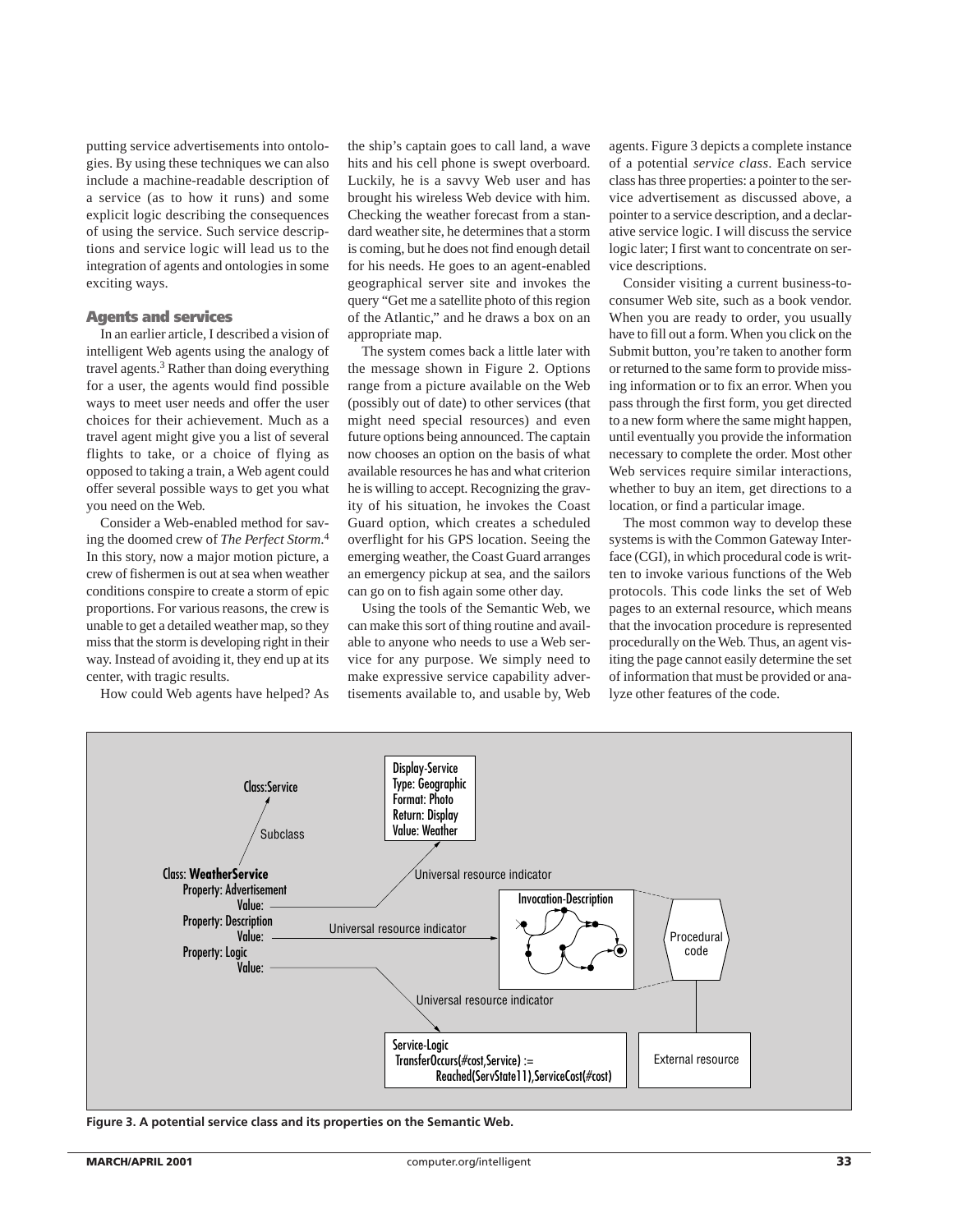

**Figure 4. Agents exchanging simple proofs.**

On the Semantic Web, solving this problem will be easy by using a declarative framework. Eventually you might wish to use some sort of Web-enabled logic language, but there is a much simpler way to get started. Figure 3 shows the invocation of the procedural code through a simple finite-state automaton. An ontology language such as DAML+OIL (see the sidebar "DAML and Other Languages") could be easily used to define an ontology—not of services but of the terms needed to describe the invocation of services.

Using the example of a finite-state machine (FSM), we can see what this ontology would contain. It would start with classes such as State and Link and have special subclasses such as StartState and EndState. Constraints and properties would be described to give links a head and tail*,* to give states a list of the links that lead out from them, and to give states a name, URI (universal resource identifier), or other identifying property. This would provide a base ontology that specific types of service providers could extend (much as Mary extended a biological ontology in the earlier example), and in which specialized ontologies could easily describe sets of terms for general use.

For example, a "standard Web sale" could be defined in some service ontology comprising a particular set of states and links. A

service provider could then simply say that a particular part of a transaction was a standard Web sale, which would then find the necessary set of links and nodes through a pointer on the Web.

Exciting capabilities arise through creating such ontologies. Because these ontologies are Web-enabled and declarative, agents coming to a page containing a service description could analyze the FSM found there and would be able to determine the particular information needs for invoking the service (and reaching an EndState). An agent that had access to a set of information about a user could analyze the FSM and determine if that information would be sufficient for using this service. If not, the agent could inform the user as to what additional information would be required or other action taken.

While I've described primarily an FSM approach, there is no reason this couldn't be done using any other declarative framework. More expressive logic languages or other declarative frameworks would extend the capabilities of agents to analyze the information needs, resource requirements, and processing burden of the services so described. As these languages are linked to CGI scripts or other procedural techniques, the agents could perform the procedural invocation. This would let them actually run the services

(without user intervention), thus allowing a very general form of agent interaction with off-Web resources.

#### **Service logics**

By defining languages that let users define structural ontologies, current projects (including the DARPA DAML initiative) are exploring the extension of Web ontologies to allow rules to be expressed within the languages themselves. These efforts vary in the complexity of the rules allowed, and range from description logics (as in the DAML+OIL language mentioned earlier), to SHOE's use of Horn-clause-like rules,<sup>5</sup> and even to firstand higher-order logics in several exploratory efforts.6–9

Whatever types of rules you use, they can be particularly effective in connection with the service classes, as Figure 3 shows. The service class contains (in addition to the service advertisement and service description) a pointer to a URI containing associated service logic. This logic can be used to express information that goes beyond the information contained in the service description.

For example, returning to the agent replies in Figure 2, consider a case in which the service offers an up-to-date picture (to be taken tomorrow) at some particular cost. A rule such as

#### TransferOccurs(#cost,Service) := Reached(ServState11), ServiceCost(#cost)

might represent the information that the actual transfer of funds will occur upon reaching a particular point in the service invocation (ServState11 in this case). This information would not be obvious from the state machine itself but could be useful in several kinds of e-commerce transactions. For example, users often leave a site without completing a particular CGI script, and they cannot always know whether they've actually completed a transaction and incurred a credit card charge. Using service logics, such things could be made explicit.

More interesting transactional logics might also be used. Figure 4 shows a potential interaction between two Web agents that can use proof checking to confirm transactions. An agent sends an annotated proof to another agent. The annotations can be pointers to a particular fact on the Web or to an ontology where a particular rule resides. The agent receiving this proof can analyze it, check the pointers (or decide they are trusted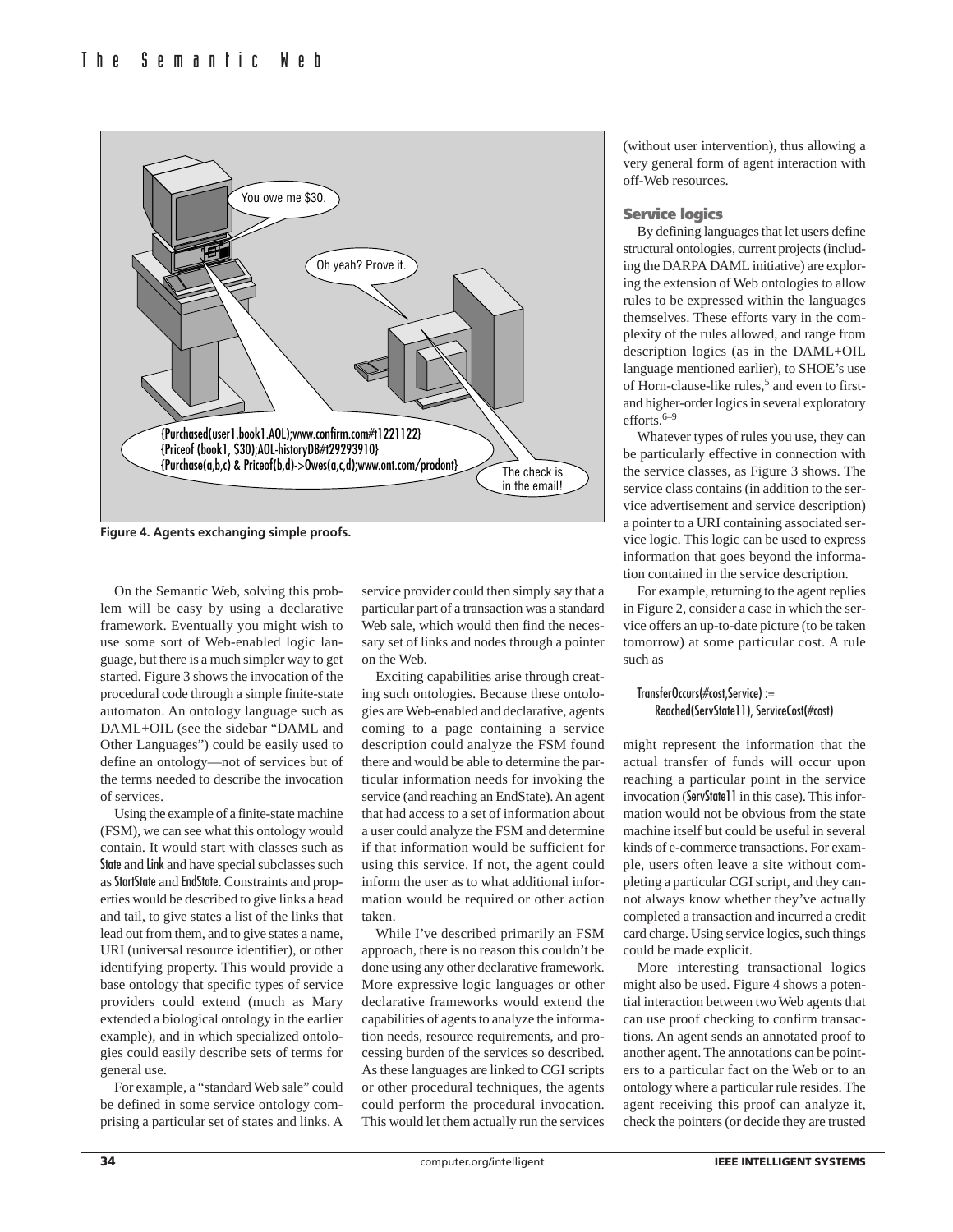by some previous agreements), and check that the ontology is one it can read and agree with. This lets the agent recognize that a valid transaction has occurred and allow the funds to be transferred.

Such service logics could serve many other purposes as well. For example, *Heterogeneous Agent Systems*<sup>10</sup> discusses the use of deontic logics and agent programs for multiagent systems. These logics, tied to the appropriate service descriptions, can represent what an agent can do and when it can or cannot do so. Logical descriptions of services could also be used for automated matchmaking and brokering, for planning a set of services that together achieve a user's goal, and for other capabilities currently discussed (but not yet implemented) for multiagent systems.

#### **Agent-to-agent communication**

Of course, having pages, service descrip-

tions, and agent programs that are linked to many ontologies, which might themselves include links to still other ontologies and so on, introduces some compelling issues. Figure 5 shows a representation of a small piece of this ontological Web. The small boxes represent agents or other Web resources that use the terms in Web ontologies represented by the larger boxes. The arrows represent any mechanism that provides a mapping (full or partial) from one ontology to another. This mapping can be as simple as inclusion of terms or as complex as some sort of ad hoc mapping program that simply reads in terms from one and spits out terms of another. The figure shows one DAG (directed acyclic graph) that could be taken from the much larger Web of ontologies.

Assuming agents are communicating with each other using the terms in these ontologies for the content terms, it is relatively straightforward for them to communicate. By

linking to these ontologies, the agents commit to using the terms consistently with the usage mandated in that ontology. If the ontology specifies that a particular class has a particular property and that the property has some restriction, then each agent can assume that the other has legal values for that property maintaining that restriction.

What is more interesting, agents that are not using the same ontologies might still be able to communicate. If all mappings were perfect, then obviously any agent could communicate with any other by finding a common ontology they could both map into. More likely, however, is that the ontologies are only partially or imperfectly mapped. This would happen, for example, with Mary's pet shop site. When Mary defined her site's ontology as linking back to the zoo's animal ontology, she changed some definitions but left others untouched. Those terms that were not modified, or were modified in

## DAML and Other Languages

The modern IT world is a dynamically changing environment with an exponentially increasing ability to create and publish data that rapidly swamps human abilities to process that data into information. Agent-based computing can potentially help us recognize complex patterns in this widely distributed, heterogeneous, uncertain information environment. Unfortunately, this potential is hampered by the difficulty agents face in understanding and interacting with data that is either unprocessed or in natural languages. The inability of agents to understand the conceptual aspects of a Web page, their difficulty in handling the semantics inherent in program output, and the complexity of fusing sensor output information—to name but a few problems—truly keep the agent revolution from happening.

One potential solution is for humans to meet the computer halfway. By using tools to provide markup annotations attached to data sources, we can make information available to agents in new and exciting ways. The goal of the DARPA Agent Markup Language (DAML) program is to develop a language aimed at representing semantic relations in machinereadable ways that will be compatible with current and future Internet technologies. The program is currently developing prototype tools to show the potential of such markups to provide revolutionary capabilities that will change the way humans interact with information.

To realize these goals, Internet markup languages must move beyond the implicit semantic agreements inherent in XML and community-specific controlled languages. DARPA is leading the way with DAML, which will be a semantic language that ties the information on a page to machine-readable semantics. The language must allow for communities to extend simple ontologies for their own use, allowing the bottom-up design of meaning while allowing sharing of higher-level concepts. In addition, the language will provide mechanisms for the explicit represen-

tation of services, processes, and business models so as to allow nonexplicit information (such as that encapsulated in programs or sensors) to be recognized.

DAML will provide a number of advantages over current markup approaches. It will allow semantic interoperability at the level we currently have syntactic interoperability in XML. Objects in the Web can be marked (manually or automatically) to include descriptions of information they encode, descriptions of functions they provide, and descriptions of data they can produce. Doing so will allow Web pages, databases, programs, models, and sensors all to be linked together by agents that use DAML to recognize the concepts they are looking for. If successful, information fusion from diverse sources will become a reality.

DARPA funds work in the development of DAML to help the US military in areas of command and control and for use in military intelligence. For example, one use of DAML is to improve the organization and retrieval of large military information stores such as those at the US Center for Army Lessons Learned. With respect to intelligence, DAML is aimed at improving the integration of information from many sources to provide specific indications and warnings aimed at preventing terrorist attacks on military targets such as last year's attack on the USS Cole in Yemen.

Recently, an ad hoc group of researchers formed the Joint US–EU committee on Agent Markup Languages and released a new version of DAML called DAML+OIL. This language is based on the Resource Description Framework (www.w3.org/rdf); you can find discussion of RDF's features on an open mailing list archived at http://lists.w3.org/Archives/Public/www-rdflogic. For details of the language, a repository of numerous ontologies and annotated Web pages, and a full description of DAML and related projects see www.daml.org.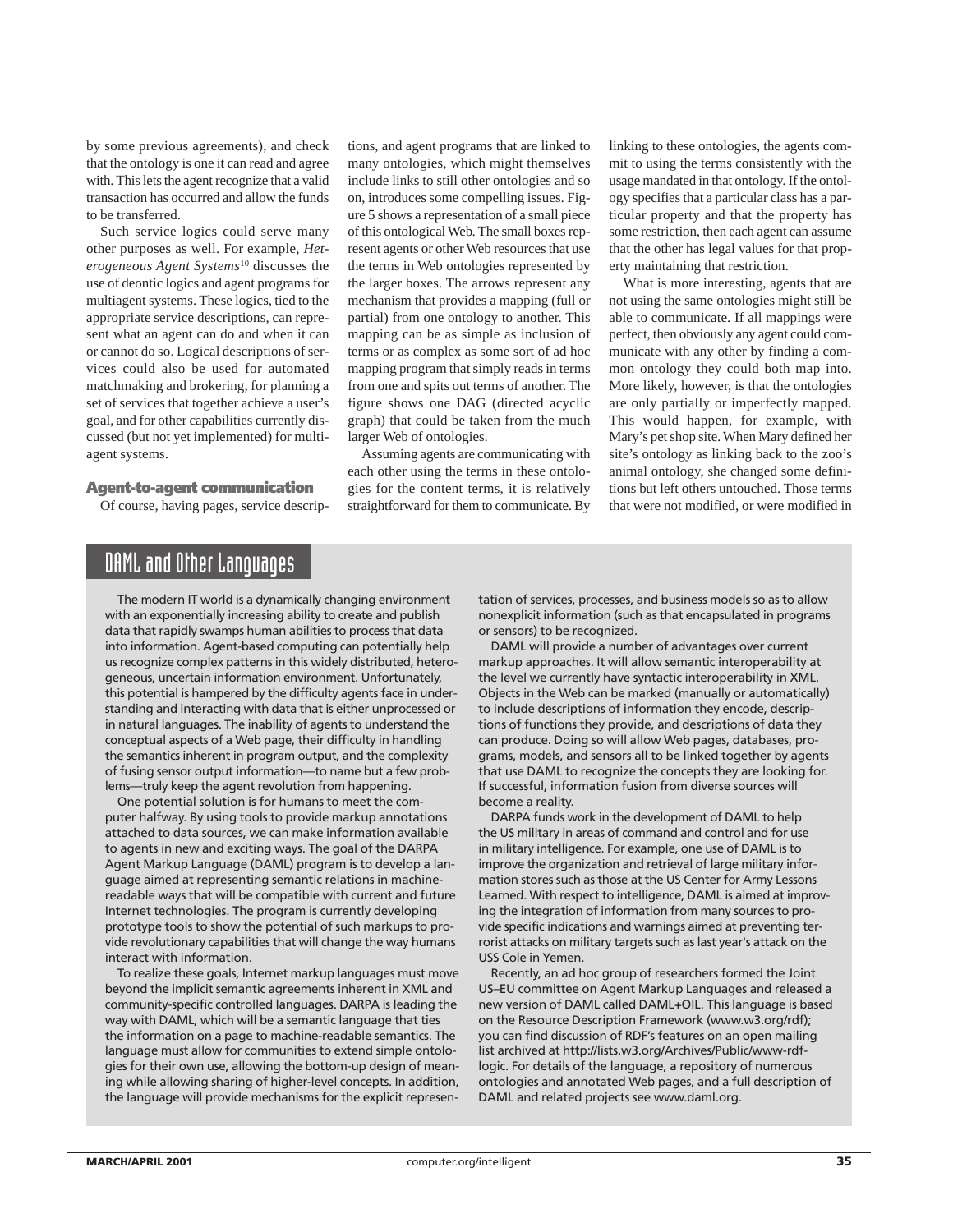

**Figure 5. Mappings between agents and the ontologies they use.**

certain restricted ways, could be mapped even if others couldn't. So, those ontologies made by combination and extension of others could, in principle, be partially mapped without too much trouble.

With this in mind, let's reconsider the DAG in Figure 5. Clearly, many of these agents could be able to find at least some terms that they could share with others. For agents such as those pointing at ontologies C and E, the terms they share might be some sort of subset. In this case the agent at E might be able to use only some of the terms in C (those that were not significantly changed when E was defined). Other agents, such as the ones pointing at F and G, might share partial terms from another ontology that they both changed (D in this case). In fact, all of the agents might share some terms with all the others, although this might take several mappings (and thus there might be very few common terms, if any, in some cases).

The previous discussion is purposely vague regarding what these mappings are and how they work. For certain kinds of restricted mappings, we might be able to obtain some interesting formal results. For example, if all mappings are inclusion links—that is, the lower ontology includes all the terms from the upper one in Figure 5—and we can find a rooted DAG among a set of agents, then we could guarantee that all those agents will share some terms with all others (although, in the worst case, some might only share the terms from the uppermost ontology). If the mappings are more ad hoc—they might, for example, be some sort of procedural maps defined by hand—we might lose provable properties but gain power or efficiency.

The research issues inherent in such ontology mappings are quite interesting and challenging. Two agents that communicate often might want to have maximal mappings or even a merged ontology. Two agents that are simply sending a single message (such as the invocation of an online service) might want some sort of quick on-the-fly translation limited to the terms in a particular message. Another approach might be to use very large ontologies, such as CYC,<sup>11</sup> to infer mapping terms between agents in other ontologies. The possibilities are endless and are another exciting challenge for researchers interested in bringing agents to the Semantic Web.

did not intend this article to be a comprehensive technical tome. Rather, I hope that I have convinced you that several strands of research in AI, Web languages, and multiagent systems can be brought together in exciting and interesting ways.

Many of the challenges inherent in bringing communicating multiagent systems to the Web require ontologies of the type being developed in DARPA's DAML program and elsewhere. What is more important, the integration of agent technology and ontologies might significantly affect the use of Web services and the ability to extend programs to perform tasks for users more efficiently and with less human intervention.

Unifying these research areas and bringing to fruition a Web teeming with complex, intelligent agents is both possible and practical, although a number of research challenges still remain. The pieces are coming together, and thus the Semantic Web of agents is no longer a science fiction future. It is a practical application on which to focus current efforts.  $\Box$ 

#### **Acknowledgments**

This paper benefited from reviews by a wide number of early readers. I especially thank Oliver Selfridge, who offered a comprehensive review, including the addition of several paragraphs. I also thank David Ackley, Tim Berners-Lee, Dan Brickley, Dan Connolly, Jeff Heflin, George Cybenko, Ora Lassila, Deborah McGuinness, Sheila Mc-Ilraith, Frank van Harmelen, Dieter Fensel, and

## For Further Reading

**Web sites**

**W3C Semantic Web Activity:** www.w3.org/2001/sw

- **The DAML project:** www.daml.org
- **The SHOE project:** www.cs.umd.edu/projects/plus/SHOE
- **The Semantic Web Community Portal:** www.semanticweb.org

#### **Articles**

J. Heflin, J. Hendler, and S. Luke, "Reading between the Lines: Using SHOE to Discover Implicit Knowledge from the Web," *Proc. AAAI-98 Workshop AI and Information Integration*, AAAI Press, Menlo Park, Calif., 1998, www.cs.umd.edu/ projects/plus/SHOE/pubs/shoe-aaai98.ps.

S. McIlraith, "Modeling and Programming Devices and Web Agents," to be published in *Proc. NASA Goddard Workshop Formal Approaches to Agent-Based Systems*, Springer-Verlag, New York.

F. Zini and L. Sterling, "Designing Ontologies for Agents," *Proc. Appia-Gulp-Prode 99: Joint Conf. Declarative Programming*, 1999, pp. 29–42.